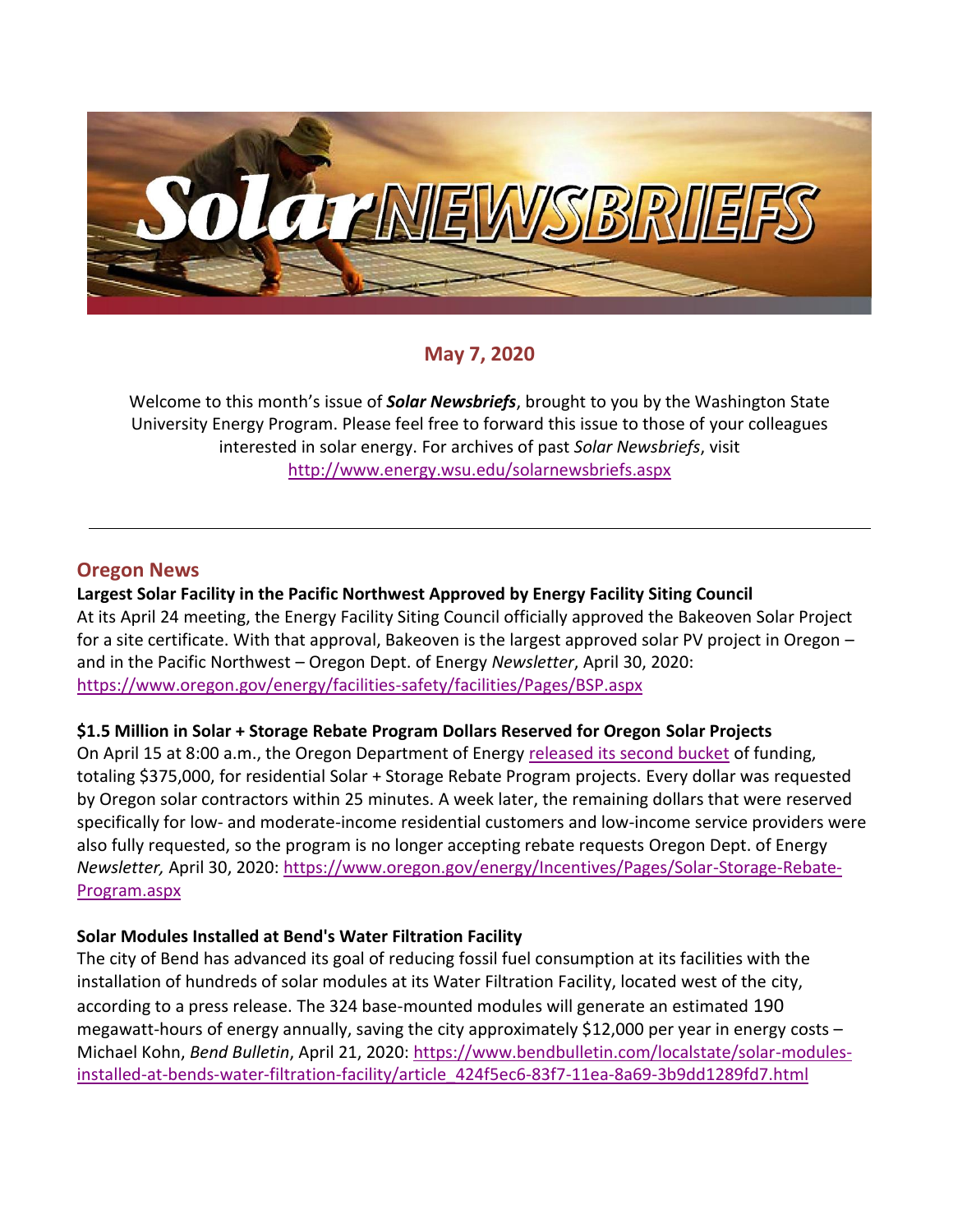#### **SPI Energy Acquires Cork Solar Project**

[SPI Energy Co. Ltd.,](http://www.spigroups.com/) a global provider of green energy solutions for business, residential, government and utility customers and investors, has acquired the Cork solar project from the previously announced framework agreement to acquire up to eight solar projects in Oregon. The project ground-mounted, located in Clackamas County, Ore., will produce a total of approximately 1.89 MW. The project will participate in the newly formed [Oregon Community Solar Program](https://www.oseia.org/communitysolar) – Posted by Matthew Mercure, *Solar Industry*, April 22, 2020: <https://solarindustrymag.com/spi-energy-acquires-cork-solar-project>

#### **Solarize Corvallis Moves to Old Mill Project**

Solarize Corvallis is a grassroots initiative aiming to install solar panels at as many community buildings as possible by the year 2025. Led by the Corvallis Sustainability Coalition, in partnership with the Oregon Clean Power Cooperative, the initiative's goals are to save energy, provide backup power sources, reduce the community's carbon footprint. Working together with the Corvallis School District, the initiative has just completed its first project: the installation of a large solar array, visible from 35th Street, adjacent to the District's central office – JD Brookbank, *The Corvallis Advocate*, April 22, 2020: <https://www.corvallisadvocate.com/2020/solarize-corvallis-moves-to-old-mill-project/>

#### **Washington News**

#### **La Casa Hogar Awarded Pacific Power Grant to Develop Solar on their Building in Yakima**

La Casa Hogar, a community-based nonprofit organization in Yakima, offers education, pre-school and citizenship legal services to Latina immigrant families throughout the region. This spring, La Casa was readying to break ground on a new solar powered pre-school. While COVID-19 has paused the project for now, La Casa's team of staff, board members and families continue to develop plans and increase their own education about solar energy. Many families at La Casa do not access solar-powered facilities or homes, leaving few opportunities to learn about solar energy. La Casa Hogar, in partnership with the parent committee involved in the project, specifically chose to work with Dynamic Solar, a minorityowned and Spanish-speaking solar partner, to be able to incorporate education in Spanish and English throughout the whole process. The group continues to learn about solar energy and incorporates it into STEM-based home-activities for the preschool children who will attend. Front & Centered, Spark Northwest, and Pacific Power Blue Sky, are also partners in this project. Submitted by Sameer Ranade (Front and Centered).

#### **Investors Donate Solar Panels to Jefferson County Airport**

The Jefferson Solar Group has donated its array of solar panels to the Port of Port Townsend and the Jefferson County International airport, allowing the facility to have another 10 years of free power. Ten years ago a unique partnership was formed between the Port of Port Townsend and the group of private solar power investors, with the end result being that a 4,000 square-foot array of solar panels has been powering the airport lights and navigation systems at no-cost to the port or taxpayers – Ken Park, *Peninsula Daily News,* April 27, 2020: [https://www.peninsuladailynews.com/news/investors](https://www.peninsuladailynews.com/news/investors-donate-solar-panels-to-jefferson-county-airport/)[donate-solar-panels-to-jefferson-county-](https://www.peninsuladailynews.com/news/investors-donate-solar-panels-to-jefferson-county-airport/)airport/

#### **Washington State to Create Task Force to Study Solar Panel Recycling Guidelines**

April 2, 2020 update: Governor Inslee signed HB 2645, but vetoed part of it. In his [veto message,](https://crmpublicwebservice.des.wa.gov/bats/attachment/vetomessage/7cdfa85e-5175-ea11-8168-005056ba278b#page=1) Inslee wrote: "Section 2 of the bill requires the Washington State University Extension Energy Program to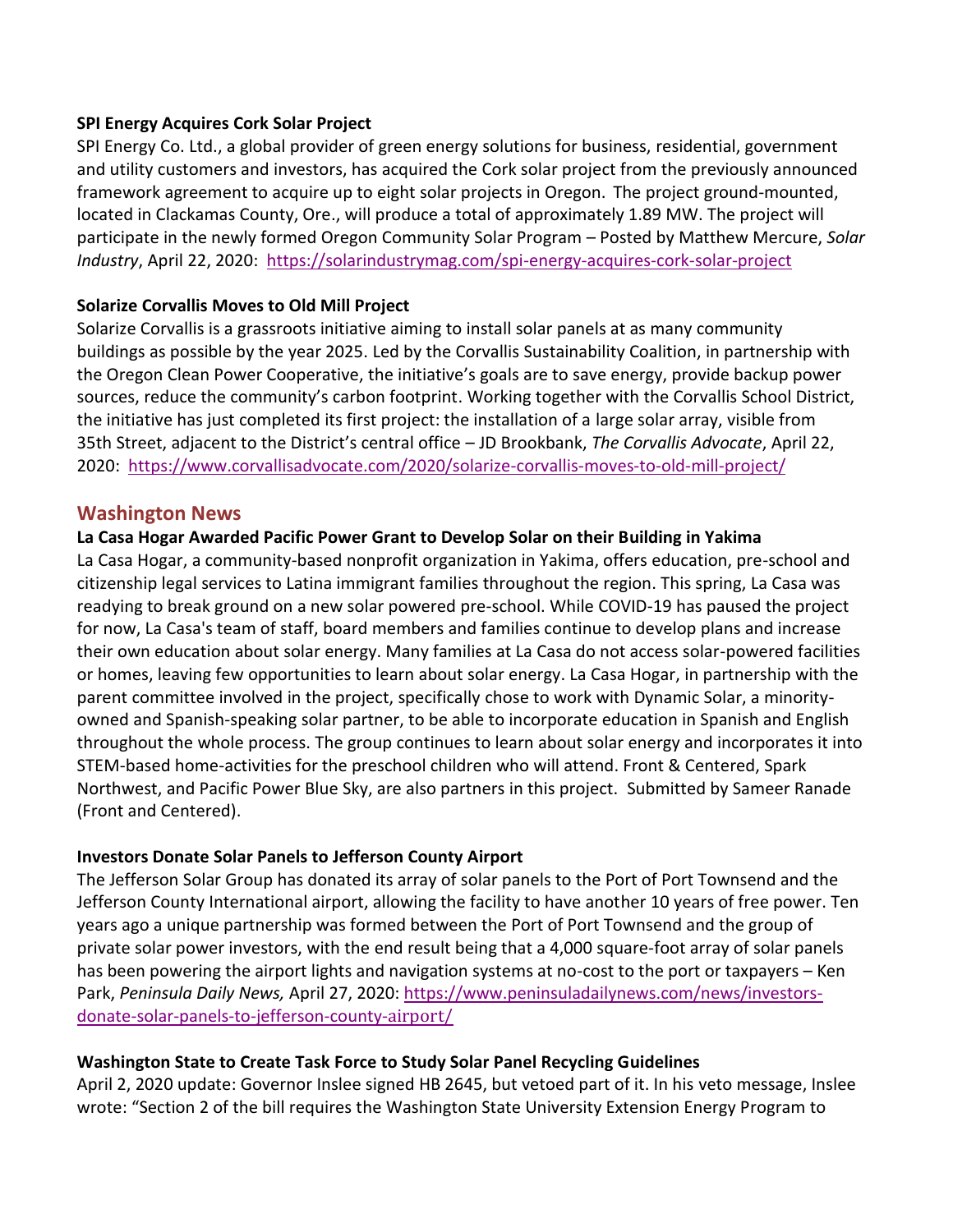convene a work group of stakeholders and submit a report to the Legislature on methodologies for the management of the end-of-life photovoltaic modules. This section was made subject to an appropriation. Although recycling of photovoltaic modules is a worthwhile goal, the report on methodologies for the management of the end-of-life photovoltaic modules can be delayed in light of the rapidly changing budget outlook due to the COVID-19 pandemic."

[https://www.solarpowerworldonline.com/2020/03/washington-state-to-create-task-force-to-study](https://www.solarpowerworldonline.com/2020/03/washington-state-to-create-task-force-to-study-solar-panel-recycling-guidelines/)[solar-panel-recycling-guidelines/](https://www.solarpowerworldonline.com/2020/03/washington-state-to-create-task-force-to-study-solar-panel-recycling-guidelines/)

## **Dual Land Use: Co-Location of Solar and Farm Land**

### **A New Vision for Farming: Chickens, Sheep, and ... Solar Panels**

Agriculture and the solar power industry have at times been at odds, competing for the landscape. But some farmers and developers are finding that the two can be complementary – By Lynn Freehill-Maye, *Christian Science Monitor*, April 23, 2020: [https://www.csmonitor.com/Environment/2020/0423/A](https://www.csmonitor.com/Environment/2020/0423/A-new-vision-for-farming-Chickens-sheep-and-solar-panels)[new-vision-for-farming-Chickens-sheep-and-solar-panels](https://www.csmonitor.com/Environment/2020/0423/A-new-vision-for-farming-Chickens-sheep-and-solar-panels)

# **Industry Innovations and News**

## **Application of Prevention through Design (PtD) to Improve the Safety of Solar Installations on Small Buildings**

Stress reduction and improved solar electricity could someday come together in an unexpected package, and a University of Oregon study suggests that a new design of eye-pleasing, fractal-patterned rooftop solar panels could deliver the goods. In an open-access study published in the journal PLOS ONE, an eight-member team led by UO physicist Richard Taylor and UO psychologist Margaret Sereno combined the psychology of aesthetics – in this case, the appreciation of beauty seen in nature – and the electrical engineering of solar panel designs – *Around the O*, April 2020:

<https://around.uoregon.edu/content/research-shows-fractals-could-be-pleasing-solar-panels>

## **Solar Researchers Across Country Join Forces with Industry to Boost U.S. Solar Manufacturing**

Working together with leading domestic solar companies, the [University of Washington](http://www.washington.edu/) and its [Washington Clean Energy Testbeds](https://www.wcet.washington.edu/), the U.S. Department of Energy's National Renewable Energy Laboratory, the University of North Carolina at Chapel Hill and the University of Toledo have formed the [U.S. Manufacturing of Advanced Perovskites Consortium,](https://www.nrel.gov/research/us-map.html) or US-MAP. This research and development coalition aims to accelerate the domestic commercialization of perovskite technologies – [Suzanne Offen,](https://www.washington.edu/news/author/suzanne-offen/) *UW News*, April 29, 2020:

<https://www.washington.edu/news/2020/04/29/us-map-announcement/>

## **On the Road to High-Value Recycling, Storage is Ahead of Solar**

The Covid-19 pandemic has stakeholders across the renewable energy sector thinking about supply chains and how to maintain them – which makes it an opportune moment to also talk about recycling. The idea of circularity – that is, creating a closed-loop supply chain – has recently gained traction in the solar and energy storage industries, both of which face daunting recycling problems. According to the International Energy Agency (IEA) and International Renewable Energy Agency (IRENA), by 2030, an estimated 1.7 million metric tons of solar panels per year will need to be disposed of in the U.S. alone; by 2050, that figure could balloon to 60 million to 78 million metric tons – K. Kaufmann*, PV Magazine,*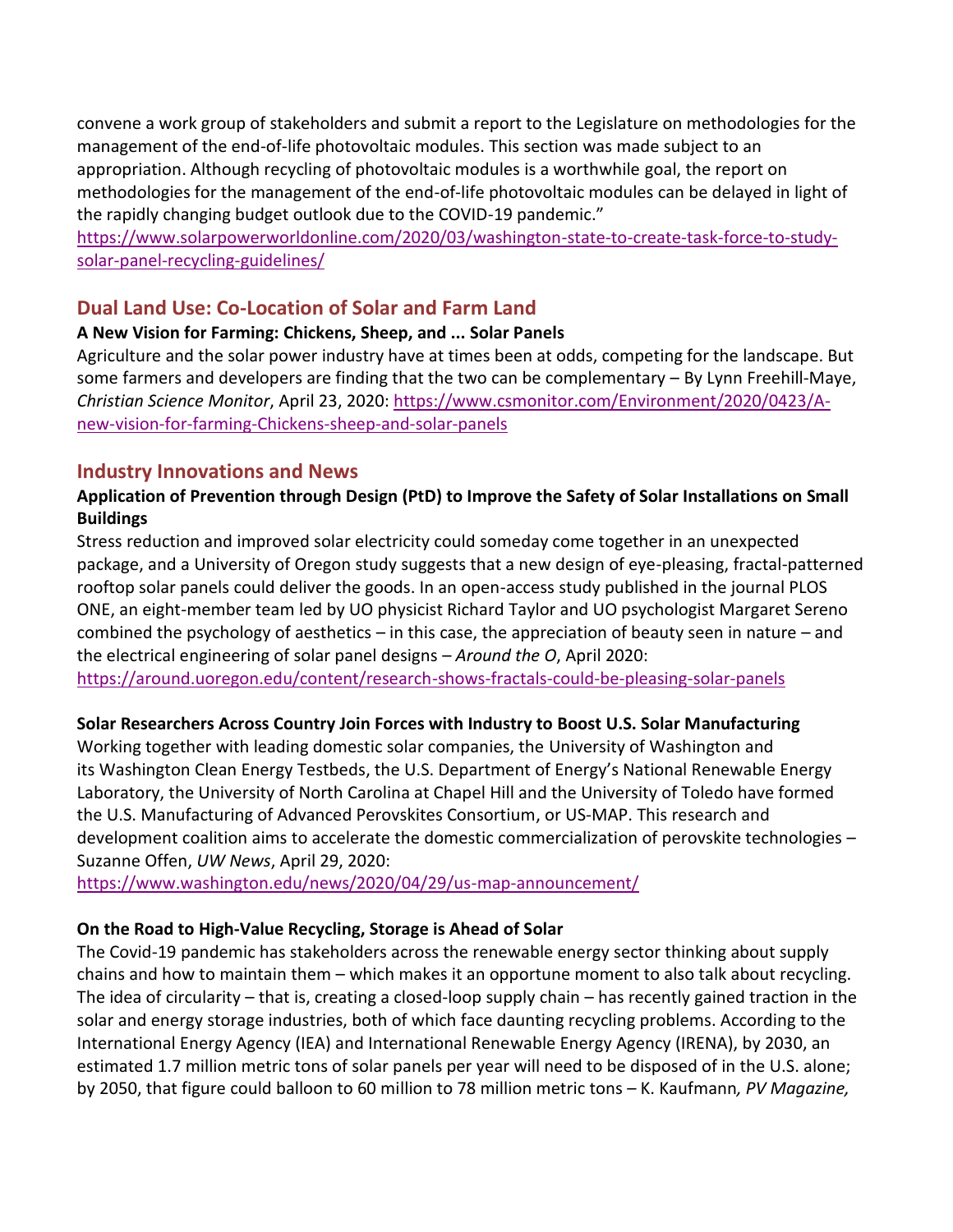## April 16, 2020: [https://pv-magazine-usa.com/2020/04/16/on-the-road-to-high-value-recycling-storage](https://pv-magazine-usa.com/2020/04/16/on-the-road-to-high-value-recycling-storage-is-ahead-of-solar/)[is-ahead-of-solar/](https://pv-magazine-usa.com/2020/04/16/on-the-road-to-high-value-recycling-storage-is-ahead-of-solar/)

# **Cornonavirus Impact on Solar Industry**

#### **Residential Solar Is Hurting Under Coronavirus. Community Solar May Be More Resilient**

Netflix and a few other "stay-at-home" stocks are riding high as markets have slumped in response to the coronavirus pandemic. In the U.S. solar industry, interest in subscription services may provide a much-needed anchor as well – Emma Foehringer Merchange, *Utility Drive*, April 15, 2020: [https://www.greentechmedia.com/articles/read/how-community-solar-is-staying-afloat-during-the](https://www.greentechmedia.com/articles/read/how-community-solar-is-staying-afloat-during-the-coronavirus-pandemic)[coronavirus-pandemic](https://www.greentechmedia.com/articles/read/how-community-solar-is-staying-afloat-during-the-coronavirus-pandemic)

### **Solar, Wind Energy Struggle as Coronavirus Takes Toll**

The U.S. renewable energy industry is reeling from the new coronavirus pandemic, which has delayed construction, put thousands of skilled laborers out of work and sowed doubts about solar and wind projects on the drawing board – Cathy Bussewitz, John Flesher and Patrick Whittle*, AP News*, May 2, 2020:<https://apnews.com/e3ea11613c2ad83f05bc85f75a26181a>

#### **What Permitting Volume Tells Us about Solar Deployment during the Pandemic**

Ohm Analytics, which manages a real-time solar market data platform, has released a Weekly Solar Activity Tracker to measure the impact of COVID-19 on the solar industry. The tracker aggregates a sampling of solar building and electrical permits, and other project records from major metro areas across the United States. Ohm has opened this data tool to the public as it believes it may help solar companies navigate the uncertainty, including inventory, staffing and geographic resource planning. Read more and check out tracker – Chris Colllins*, SEIA website*, April 20, 2020: <https://www.seia.org/blog/what-permitting-volume-tells-us-about-solar-deployment-during-pandemic>

## **Reports**

## **Report: Designing Community Solar Programs that Promote Racial and Economic Equity**

This white paper provides guidance for creating community solar programs that promote racial and economic equity. It defines what makes a community solar program equitable, and states objectives that community solar programs striving to be equitable can pursue related to program structure, consumer participation, compensation, and other policy areas. – Daryl Farell and Maria McCoy, *Institute for Local Self-Reliance*, February 27, 2020: [https://ilsr.org/report-designing-community-solar-programs](https://ilsr.org/report-designing-community-solar-programs-that-promote-racial-and-economic-equity/)[that-promote-racial-and-economic-equity/](https://ilsr.org/report-designing-community-solar-programs-that-promote-racial-and-economic-equity/)

## **Upcoming Conferences, Webinars**

## **"What's a Perovskite Solar Cell and Why Should I Care?" June 4, 2020**

UW Chemistry Professor and Clean Energy Institute (CEI) Chief Scientist David Ginger will present a webinar on **Thursday, June 4 at 1:00 pm** on opportunities for emerging perovskite-based PV. Perovskite solar cells seem to be in the news practically every week. In this talk, David will introduce perovskite solar cells and talk about some of the potential advantages – and remaining challenges – to the widespread adoption of this emerging photovoltaic technology. Presented by Solar Washington and hosted by SW Board Member Sarah Vorpahl. Sarah Vorpahl is a Senior Energy Policy Specialist